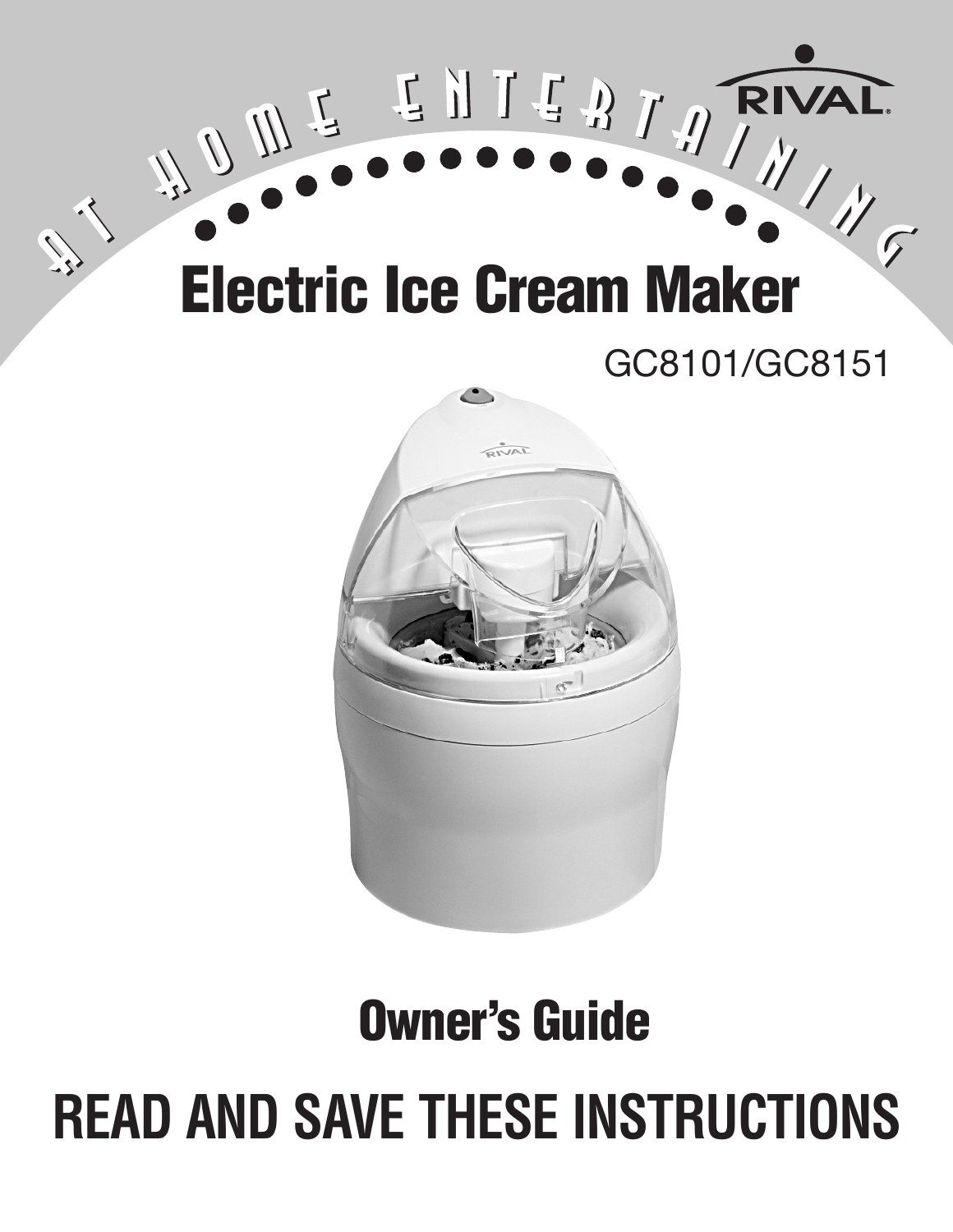# **IMPORTANT SAFEGUARDS**

### **When using electrical appliances, basic safety precautions should always be followed, including the following:**

- 1. Read all instructions before using.
- 2. To protect against fire, electric shock and personal injury, do not immerse appliance, its cord or plug, in water or other liquid.
- 3. Close supervision is necessary when any appliance is used by or near children.
- 4. Unplug from outlet when not in use, before putting on or taking off parts, and before cleaning.
- 5. Avoid contact with moving parts. Keep hands, hair, clothing, as well as spatulas and other utensils away during operation to reduce the risk of injury to persons and/or damage to the appliance.
- 6. Do not operate any appliance with a damaged cord or plug, or after appliance malfunctions or is dropped or damaged in any manner. Return appliance (see warranty) for examination, repair or electrical or mechanical adjustment.
- 7. The use of attachments not recommended by the appliance manufacturer may result in fire, electric shock or personal injury.
- 8. Do not use outdoors.
- 9. Do not let cord hang over edge of table or counter, or touch hot surfaces, including the stove.
- 10. To disconnect, unplug from wall outlet.
- 11. Do not operate unit dry. Always have ice cream mixture in the canister when you plug in the unit.
- 12. The freezer canister should be thoroughly towel-dried after use and washing.
- 13. Keep hands and utensils out of freezer canister while in use to reduce the risk of injury to persons and damage to the appliance. **DO NOT USE SHARP OBJECTS OR UTENSILS INSIDE THE FREEZER CANISTER!** Sharp objects will scratch and damage the inside of the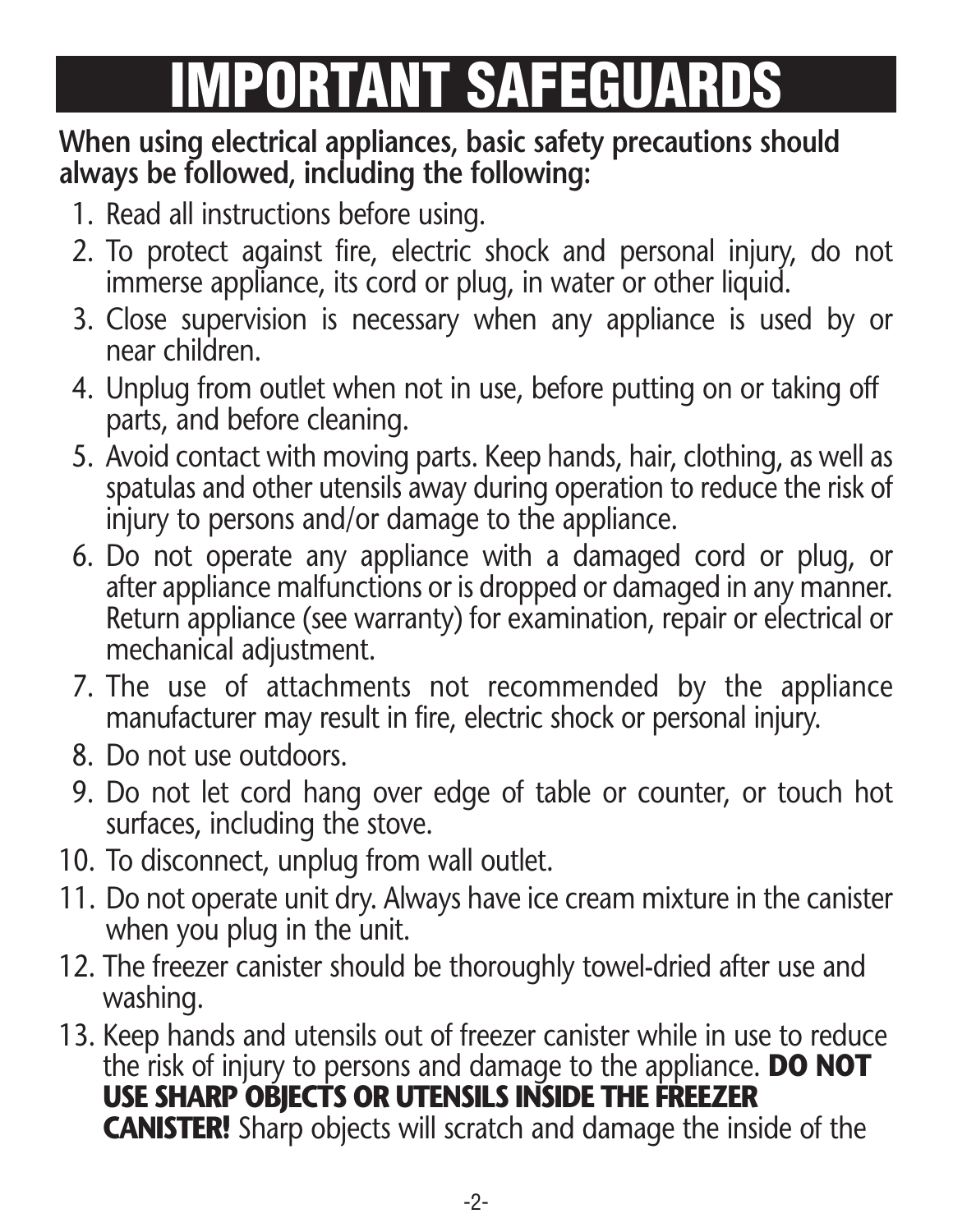# **IMPORTANT SAFEGUARDS (CONT.)**

Freezer Canister. A rubber spatula or wooden spoon may be used, when the appliance is in the OFF position.

- 14. Be sure that the voltage indicated on the name plate matches with your home's voltage.
- 15. During operation keep your hands and the cord away from hot parts of the appliance during operation.
- 16. Never clean with scouring powders or hard implements.
- 17. Do not place or use the appliance on hot surfaces, such as stoves, hotplates, or near open gas flames.
- 18. Do not expose the Freezer Canister to temperatures above 105° F/41°C. Do not clean Freezer Canister in dishwasher.
- 19. Do not place any part of the Unit in the dishwasher.

# **SAVE THESE INSTRUCTIONS**

This appliance is for **HOUSEHOLD USE ONLY.** No user-serviceable parts inside. Power Unit never needs lubrication. Do not attempt to service this product.

### **POLARIZED PLUG**

This appliance has a polarized plug (one blade is wider than the other). To reduce the risk of electric shock, this plug is intended to fit into a polarized outlet only one way. If the plug does not fit fully into the outlet, reverse the plug. If it still does not fit, contact a qualified electrician. Do not attempt to modify the plug in any way. If the plug fits loosely into the AC outlet or if the AC outlet feels warm do not use that outlet.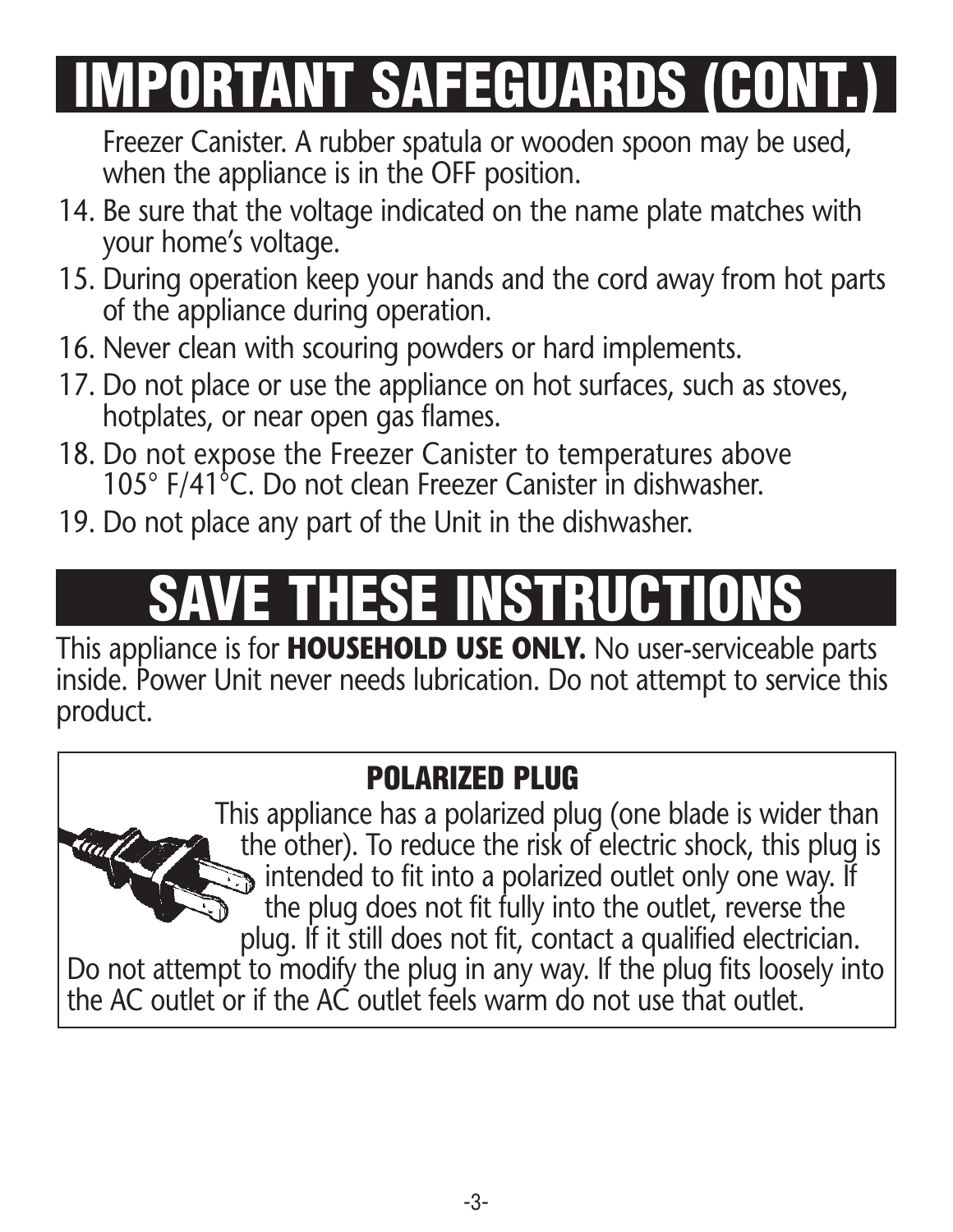### **KNOW YOUR ICE CREAM MAKER**



### **BEFORE YOU USE YOUR ICE CREAM MAKER**

Remove all literature and packing materials from inside the ice cream maker. Wash the Freezer Canister, Cover, and Paddle in warm, soapy water. Be sure to rinse and dry all parts thoroughly. **DO NOT IMMERSE MOTOR UNIT IN WATER.** To clean, wipe with a damp cloth.

### **FREEZING THE FREEZER CANISTER**

The most important step in making frozen desserts is to make sure the Freezer Canister is properly frozen. Your Ice Cream Maker features a double insulated bowl and requires thorough freezing. For best results, the Canister should be wrapped in a plastic bag and placed upright in the back of your freezer, where the temperature is the coldest. Wrapping your Canister in a plastic bag will guard against freezer burn. The length of time necessary to properly freeze the Canister will depend on how cold the freezer temperature is.

As there is liquid in between the Canister walls, shake the Canister to check the ideal freezing condition; you should not hear any liquid moving within the walls.

**NOTE:** Continually storing the Freezer Canister in the freezer allows you the flexibility to make your favorite frozen dessert at a moment's notice.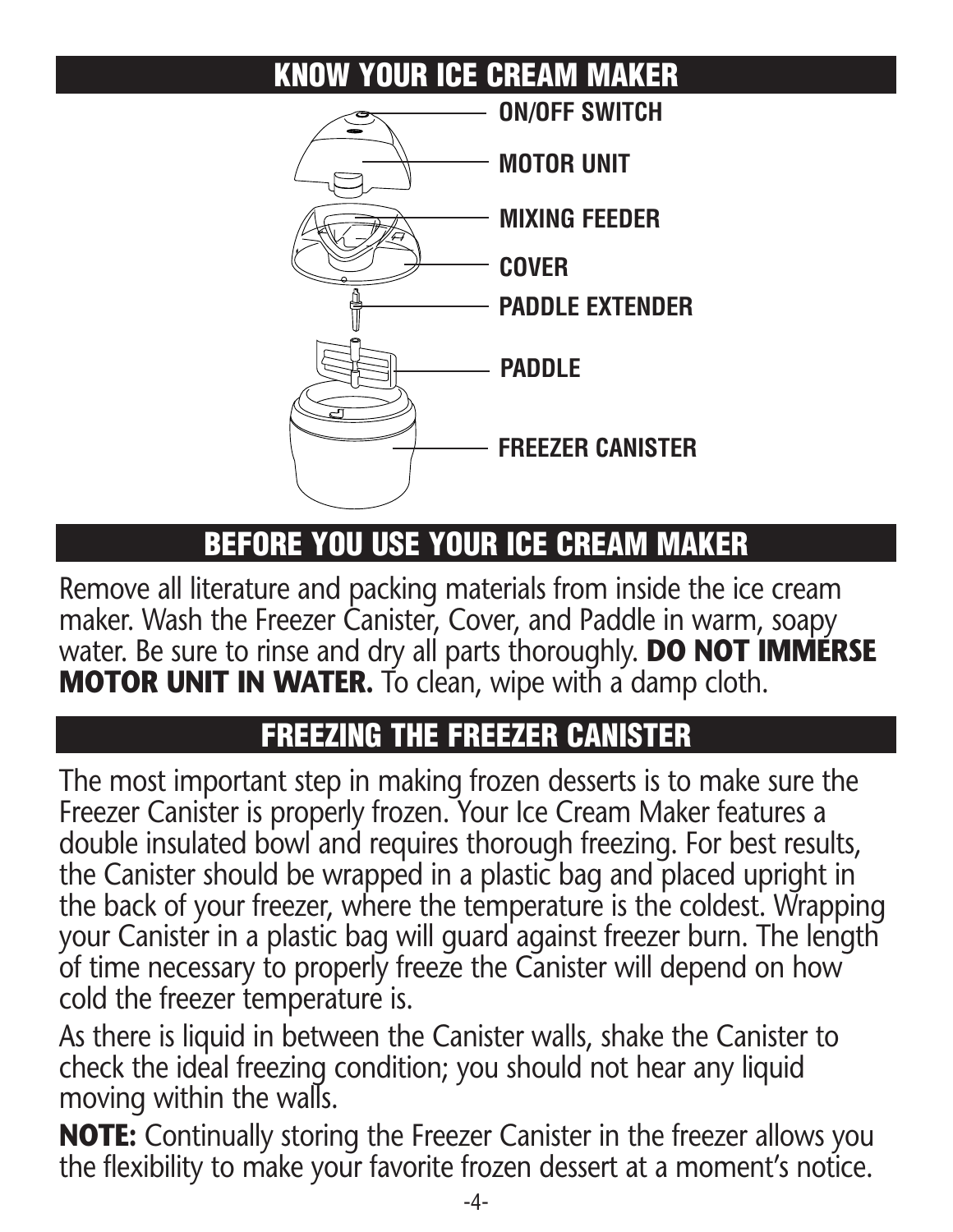| <b>FREEZER TEMPERATURE</b>       | APPROX. MIN. FREEZING TIME |
|----------------------------------|----------------------------|
| $-30^{\circ}$ C/-22 $^{\circ}$ F | 8–9 hours                  |
| $-25^{\circ}$ C/-13 $^{\circ}$ F | $12-13$ hours              |
| $-18^{\circ}$ C/0 $^{\circ}$ F   | $20 - 22$ hours            |
| $-15^{\circ}$ C/5 $^{\circ}$ F   | 24 hours or more           |

### **HOW TO USE YOUR ICE CREAM MAKER**

Model GC8101 can make up to 1 quart of ice cream. Model GC8151 makes up to 1.5 quarts of ice cream. Due to an increase in volume during preparation, the maximum amount must not exceed .5 quarts of liquid for model GC8101, and 1 quart of liquid for model GC8151. If using your own recipes, adapt the volume of mixture to these amounts.

- 1. Make sure unit switch is in OFF position.
- 2. To assemble the ice cream maker, slide the Motor Unit onto the Cover until it locks in place, two tabs underneath will "click" into place (Fig.1).
- 3. Insert Paddle extender into Motor Unit opening (Fig. 2).
- 4. Remove Freezer Canister from freezer.
- 5. Insert Paddle into Canister (Fig. 3).
- 6. Place Motor and Cover together on top of Canister so that all the locking tabs are aligned and the extender fits into the Paddle. Once you have made certain





everything is properly together, rotate the Cover clockwise slightly until the tabs "snap" into place (Fig. 4). Insert the plug into outlet, then turn the

Unit on immediately (Fig. 5). This will prevent the Paddle from freezing onto the Canister.

7. Pour the prepared ice cream mixture







**FIG. 3**

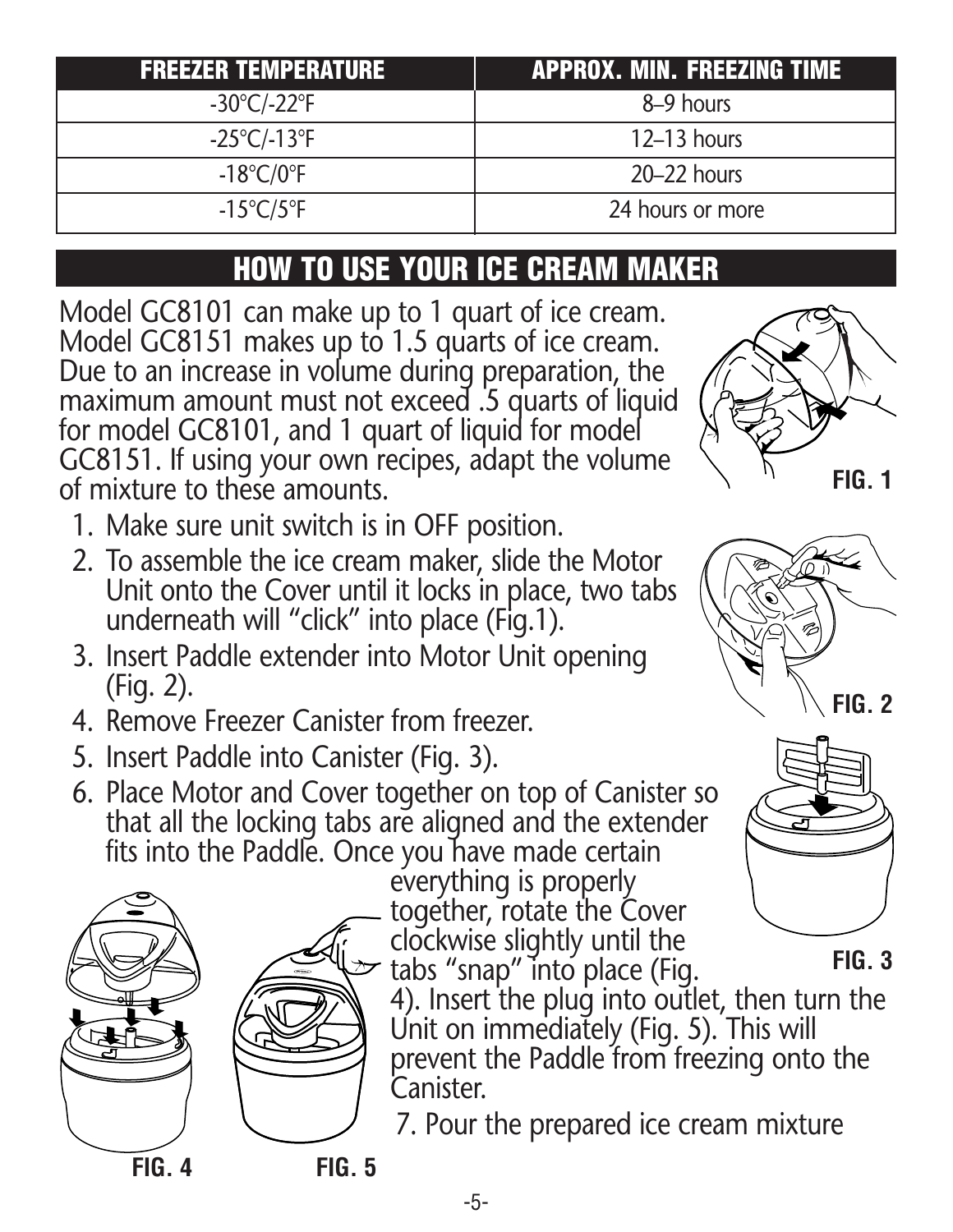### **HOW TO USE YOUR ICE CREAM MAKER (CONT.)**

through the Mixing Feeder in the Canister. **Note:** It is extremely important that the Canister be used immediately after it is removed from the freezer, as it begins to thaw once removed. First, make sure that the ice cream mixture is ready, then remove the Canister from freezer.

- 8. Leave the machine on for approximately 20–40 minutes, or until the mixture reaches the desired consistency. Do not turn the appliance off during use, as the mixture may freeze and prevent the movement of the Paddle. After 40 minutes turn unit OFF. See page 8 for further instructions.
- 9. To add ingredients after the freezing process has begun, gently add them through the Mixing Feeder.
- 10. To avoid overheating the Motor, the direction of the rotation will change if the mixture becomes too thick. If the direction of rotation continues to change, the mixture is completely prepared, **TURN OFF UNIT IMMEDIATELY.**
- 11. Remove Paddle from ice cream. Only use rubber, plastic, or wooden utensils to serve from the Canister bowl. Metal spoons may damage the bowl.
- 12. To further harden the ice cream, you may put the Canister with the ice cream contents into the freezer for a short period of time (no more than 30 minutes). Long term freezing, however, should be done in an airtight container.

### **AUTO SAFETY SHUTOFF:**

This Ice Cream Maker is supplied with an auto safety shutoff. Should the motor become overheated it will turn off. In order to restart the Ice Cream Freezer the following steps must be followed:

- 1. Unplug the Ice Cream Freezer
- 2. Wait at least 20 minutes for the motor to cool.
- 3. Plug in and operate normally.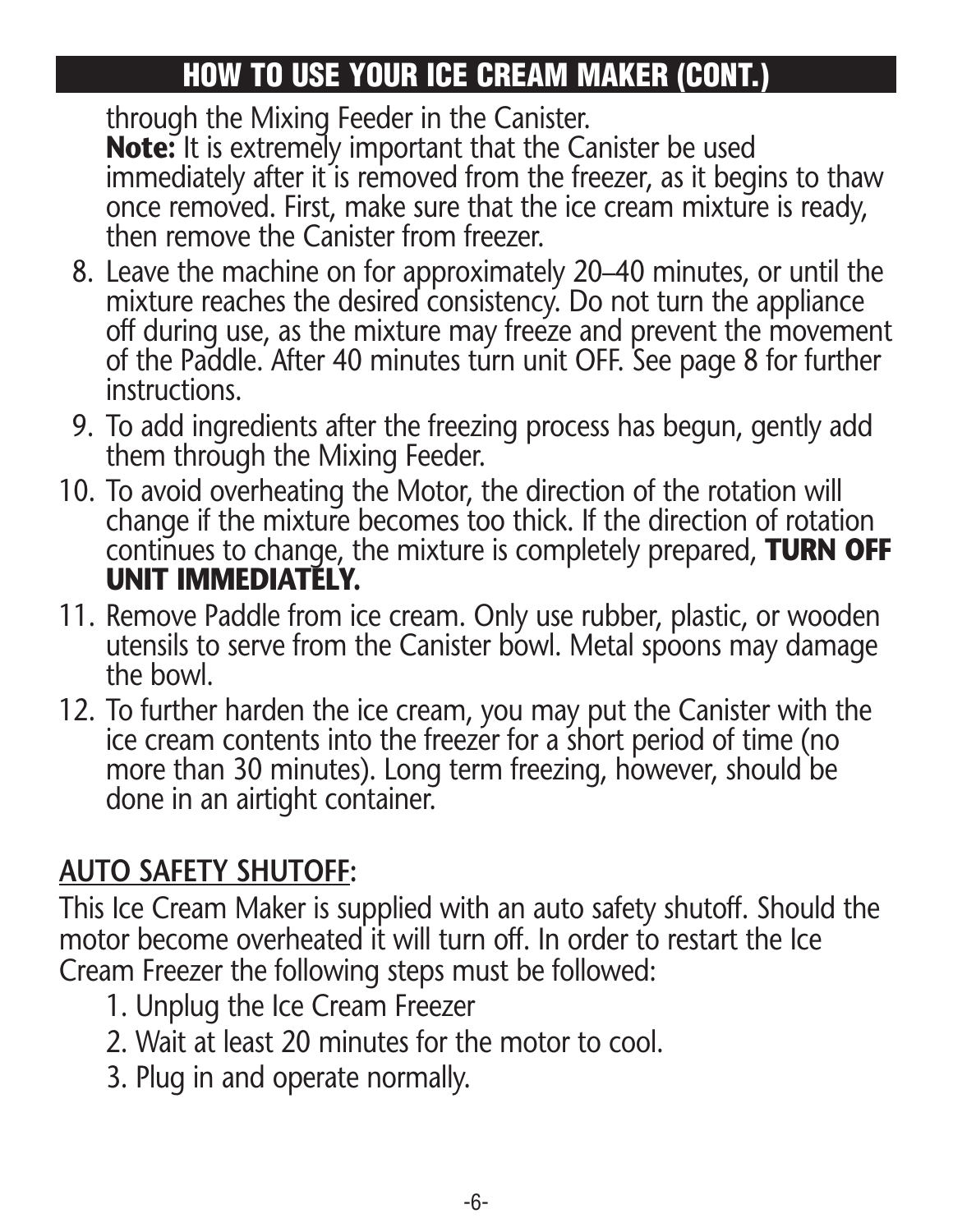### **HOW TO CLEAN YOUR ICE CREAM MAKER**

The Freezer Canister should be cleaned in warm water and mild detergent, then dried thoroughly.

Never replace Canister in Freezer if it is still wet. Do not use sharp utensils, scouring pads or abrasive detergents when cleaning Freezer Canister.

The Motor Unit can be cleaned by using a damp cloth. Never immerse Motor Unit in water.

### **Do not place canister in dishwasher!**

### **HELPFUL HINTS**

- Some recipes require the mixture to be pre-cooked. Make the recipe at least one day ahead. This will allow the mixture to cool completely and adds volume.
- Uncooked recipes will yield best results when an electric mixer is used to cream the eggs and sugar. This helps increase volume in the ice cream mixture. Eggs must be cooked properly. See our eggbased recipes for instructions.
- Most ice cream recipes are a combination of cream, milk, eggs and sugar. You can use any type of cream you like, but the type of cream you use will affect the flavor and texture. The higher percentage of fat, the richer the ice cream and the softer the texture. For example, heavy cream has at least 36% fat, followed by: whipping cream  $(30\%)$ , coffee or light cream  $(18\%)$  and half & half  $(10\%)$ . Any combination can be used, but make sure the liquid measurement remains the same. For example, lighter ice creams can be made by using more milk than cream, or by eliminating cream altogether. Skim milk may be used, but there will be a noticeable difference in texture and taste.
- The ice cream mixture will stay fresh in the refrigerator for several days. Be sure to shake well before adding to the Canister.
- When pouring mixture into the Canister, be sure to stop at least 1" (2.5 cm) from the top, as mixture will increase in volume during the freezing process.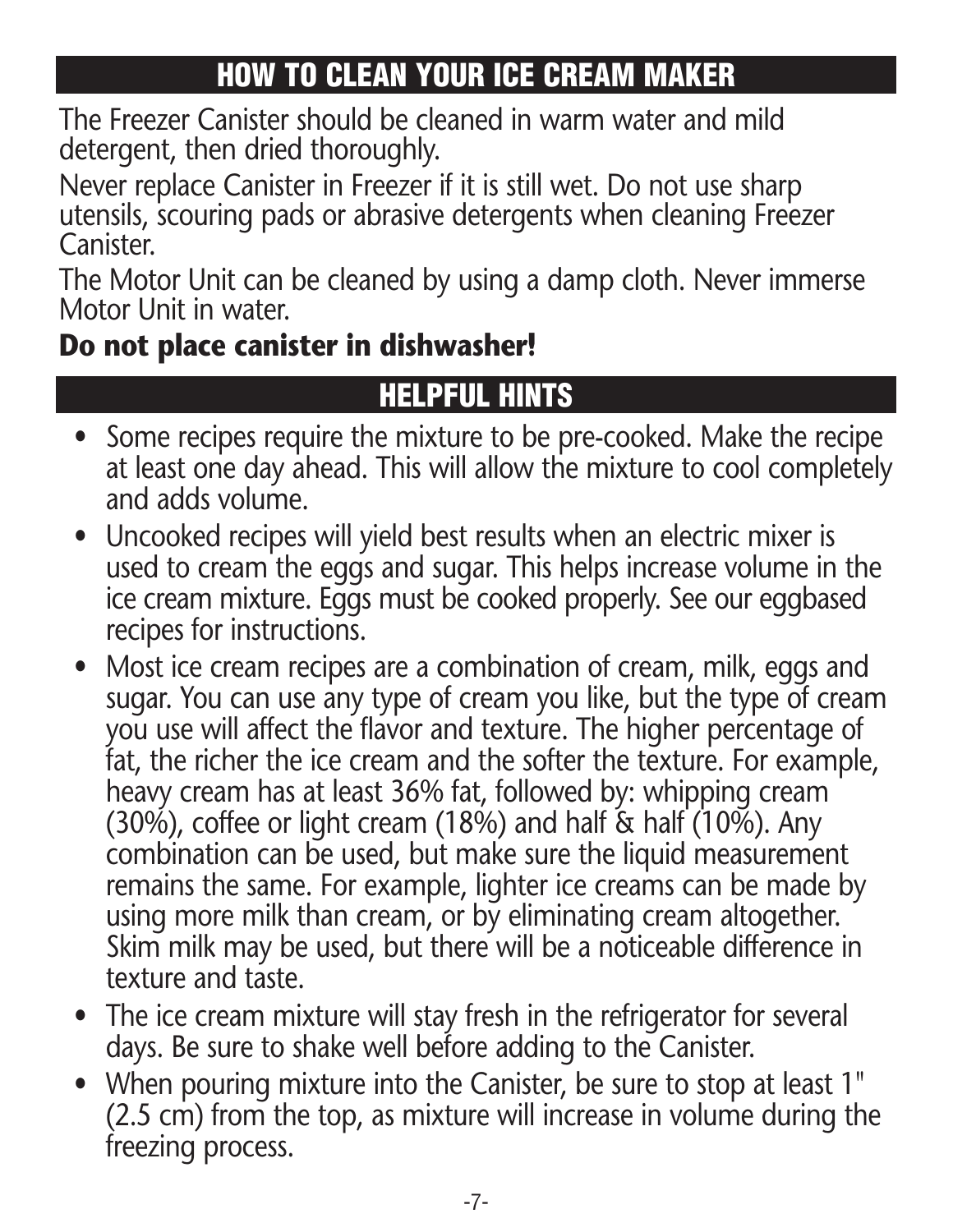### **HELPFUL HINTS (CONT.)**

- Alcohol inhibits the freezing process. To add alcohol to a recipe, add when the mixture is semi-stiff.
- The flavor of a sorbet will depend greatly on the ripeness and sweetness of the fruit and/or juice. If fruit is too tart, add sugar; if the fruit is very ripe, decrease or omit the sugar. Freezing subdues sweetness, so the recipe will not be quite as sweet when frozen.
- Artificial sweeteners can be used as a substitute for sugar. **NOTE:** Heat affects the sweetness of artificial sweetener. Only add artificial sweeteners to mixture that are cold or have been completely cooled. When a recipe calls for heating liquid to dilute sugar, omit the heating process and simply stir in the sweetener until it is well dissolved.

*1 packet of sweetener = 2 teaspoons (10ml) sugar*

*6 packets = 1/4 cup (60ml) 8 packets = 1/3 cup (75ml) 12 packets = 1/2 (125ml)*

- The ice cream mixture should be liquid when preparation starts. Do not use stiff mixtures (i.e. whipped cream, frozen liquids).
- When adapting your own recipes to the maximum amount of 1 quart, you should change all ingredients to the same percentage.
- Do not operate the appliance longer than required. If after 40 minutes, the mixture is not yet solid, or has thawed again, do not continue.

Possible reasons for mixture not freezing:

- the Freezer Canister was not cold enough
- the mixture was too warm
- the proportion of ingredients was incorrect
- Do not store prepared ice cream in the Freezer Canister for more than a few days.

### **WASTE DISPOSAL**

The liquid in the Freezer Canister contains no toxic materials. Dispose as normal household waste.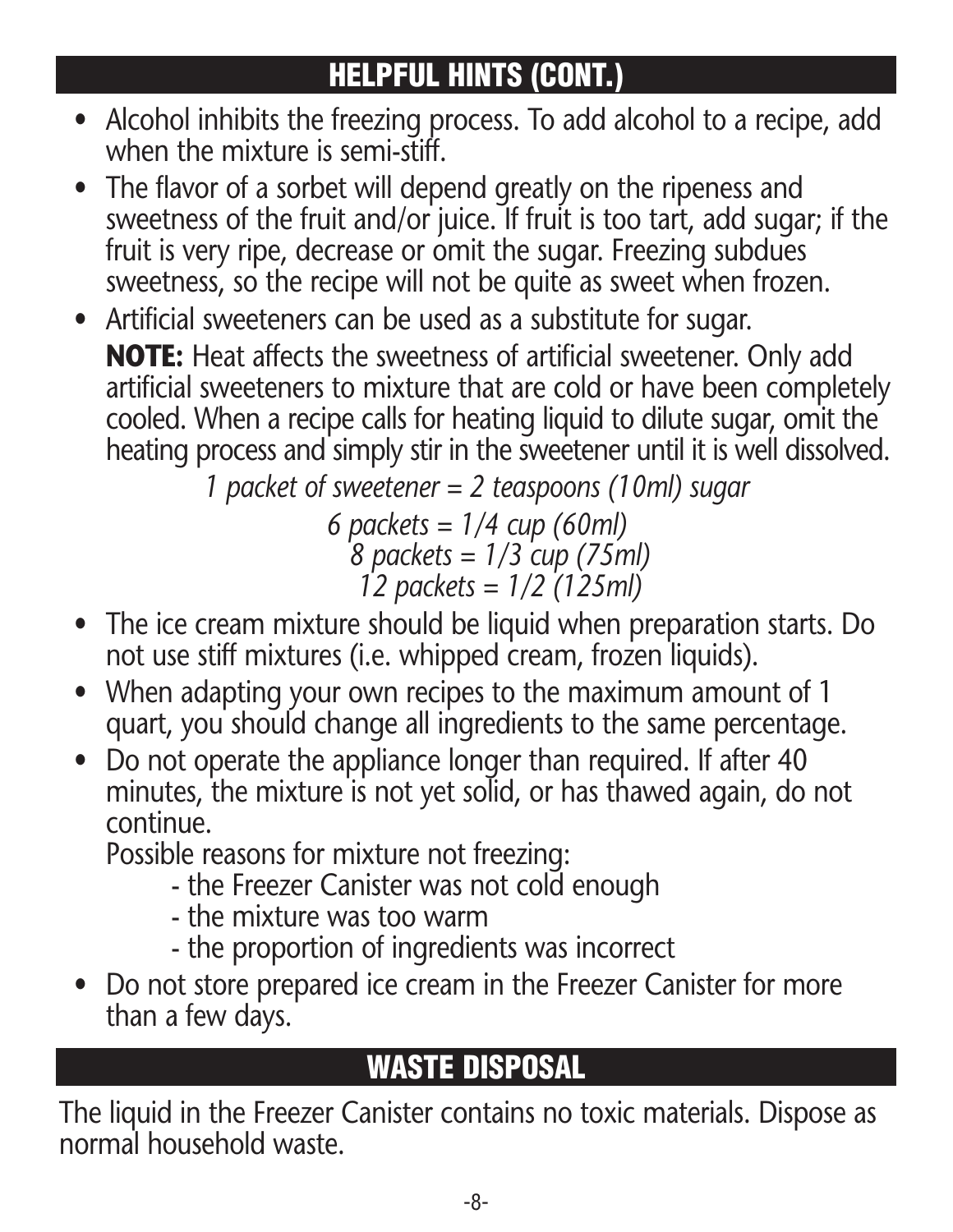### **DELICIOUS HOMEMADE ICE CREAM**

For great tasting homemade ice cream, use Rival's® Quick and Easy Ice Cream Mixes to create your favorite recipes. It's fast, easy, and tastes great! Rival's® ice cream mixes are packed in

convenient 8 oz packets. Each packet makes up to 2 quarts of delicious ice cream.



Available at many retail stores or for more information please visit www.rivalproducts.com.

### **HINT FOR LOWER-FAT RECIPES**

For lower fat content, substitute 1% milk for whole milk, whole milk for half and half; and evaporated skim milk for whipping cream. Higher fat dairy products – such as whipping cream – create a smooth, rich and creamy dessert. Lower fat dairy products create a lighter dessert with a slightly different texture.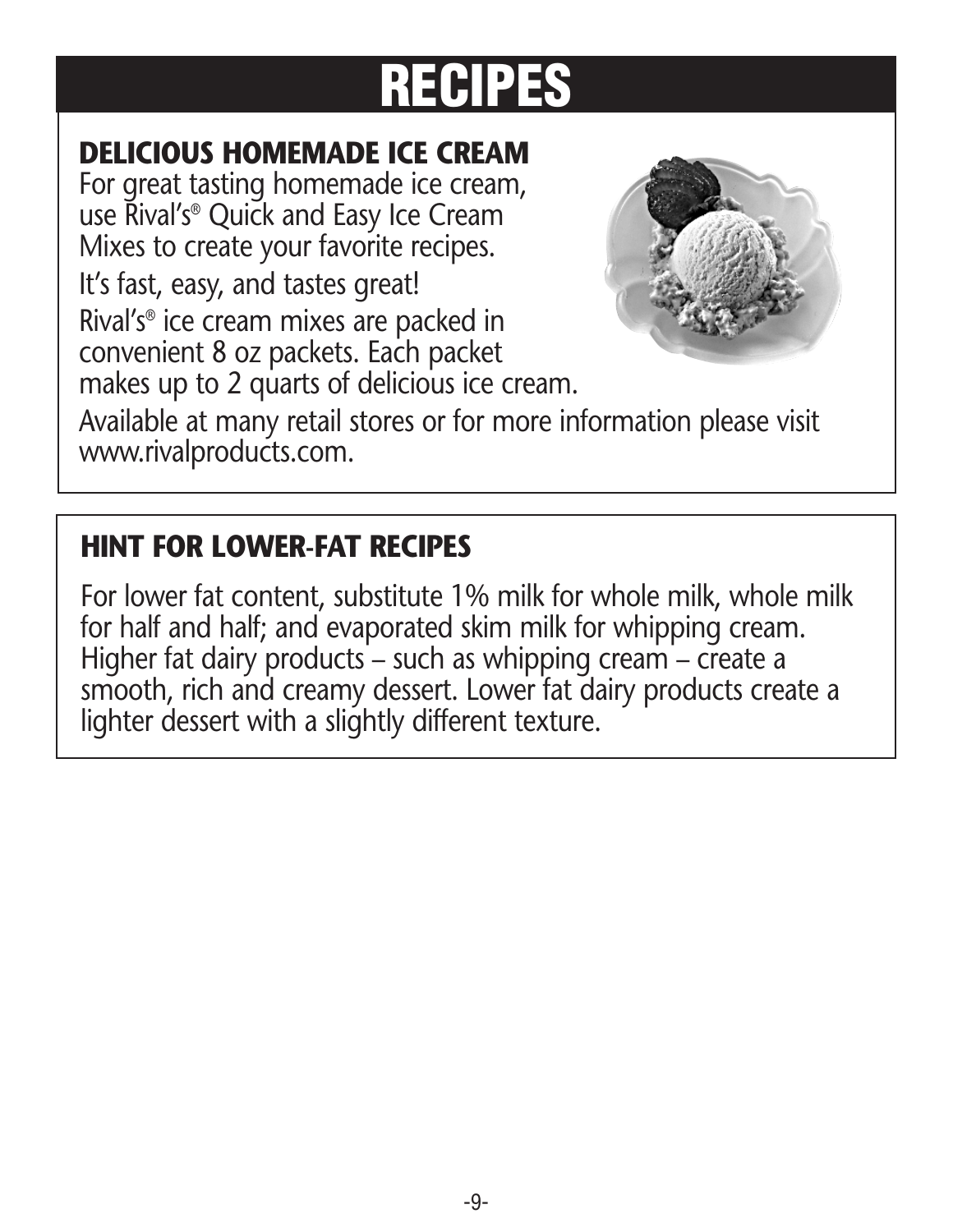### **IMPORTANT:**

- \* The following recipes (pages 10-13) have been created using dairy products produced in the UNITED STATES.
- \* Please see pages 14-17 for recipes that use dairy products produced in CANADA.

### **EASY VANILLA ICE CREAM Model GC8101 (1 Quart Capacity)**

1 cup whole milk  $\frac{1}{2}$  cup sugar  $\frac{3}{2}$ Dash salt Dash salt <sup>2</sup>/<sub>3</sub> cup half and half  $\frac{1}{3}$  cup whipping cream  $\frac{1}{3}$ <sup>1</sup>/<sub>2</sub> teaspoon vanilla extract is a state of teaspoon vanilla extract

### **/2 Quart Capacity)**

 $1\frac{1}{2}$  cup whole milk  $\frac{3}{4}$  cup sugar 1 cup half and half  $\frac{1}{2}$  cup whipping cream

Combine milk, sugar and salt. Stir with a wire whisk until sugar is dissolved. Stir in half and half, whipping cream and vanilla.

Pour into canister and freeze as directed on pages 4–5.

### **OLD FASHIONED VANILLA ICE CREAM Model GC8101 (1 Quart Capacity) /2 Quart Capacity)**  $\frac{1}{2}$  cup sugar  $\frac{3}{2}$  $3/4$  cup sugar

| Dash salt                        | <sup>1</sup> / <sub>8</sub> teaspoon salt |
|----------------------------------|-------------------------------------------|
| 1 cup whole milk                 | $1\frac{3}{4}$ cup whole milk             |
| 1 egg, beaten                    | 2 eggs, beaten                            |
| 1 cup whipping cream             | $1\frac{1}{2}$ cup whipping cream         |
| 2 teaspoons pure vanilla extract | 1 tablespoon pure vanilla extract         |
|                                  |                                           |

Combine sugar, salt and milk in saucepan. Cook over medium heat, stirring occasionally until mixture almost boils. Reduce heat to low.

Gradually stir about  $\frac{1}{2}$  cup of hot milk into the beaten eggs. Add eggs to remaining hot mixture. Cook over low heat, stirring constantly until slightly thickened, about 2-3 minutes. Remove from heat and refrigerate at least 2 hours.

Combine whipping cream, vanilla and chilled mixture, stirring with a wire whisk to combine.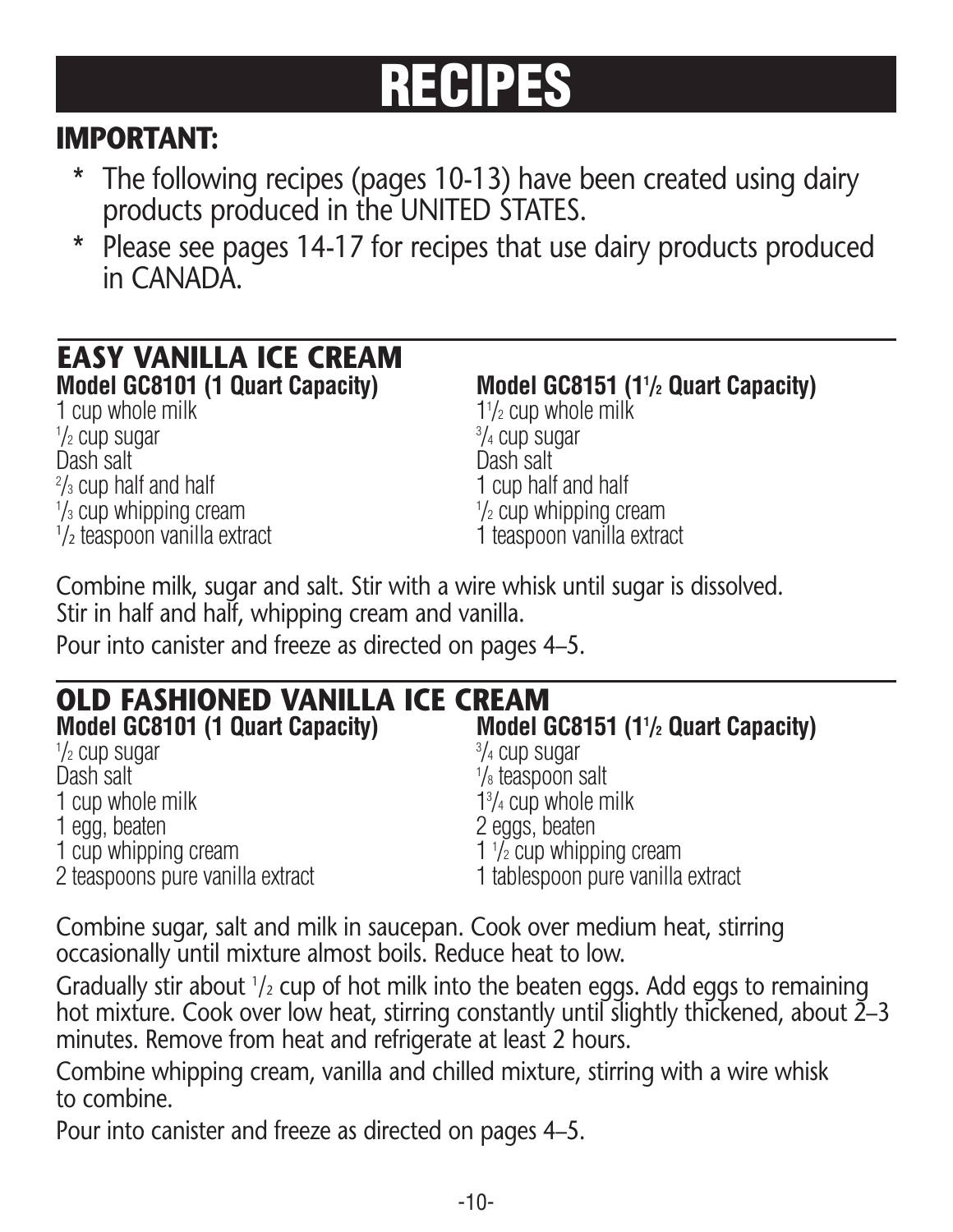Variations: Add a variety of ingredients to the ice cream during the last 5 minutes of freezing. Use  $\frac{1}{2}$  cup of any of the following: chocolate chips, crumbled chocolate sandwich cookies, M&M's, crushed peppermint candies, chocolate covered peanuts, etc. Fruit: Add 1 cup of pureed fruit such as strawberries, bananas, peaches, blueberries, etc.

| <b>PRALINE ALMOND FUDGE ICE CREAM</b>     |                                                 |  |
|-------------------------------------------|-------------------------------------------------|--|
| Model GC8101 (1 Quart Capacity)           | Model GC8151 (1 <sup>1</sup> /2 Quart Capacity) |  |
| $\frac{1}{2}$ cup light brown sugar       | $3/4$ cup light brown sugar                     |  |
| dash salt                                 | $\frac{1}{8}$ teaspoon salt                     |  |
| $1\frac{1}{2}$ cups whole milk            | $2\frac{1}{4}$ cups whole milk                  |  |
| 1 egg, beaten                             | 2 eggs, beaten                                  |  |
| $\frac{2}{3}$ cup whipping cream          | 1 cup whipping cream                            |  |
| 2 teaspoons pure vanilla extract          | 1 tablespoon pure vanilla extract               |  |
| $\frac{1}{2}$ cup slivered almonds        | $\frac{3}{4}$ cup slivered almonds              |  |
| 1 tablespoon butter                       | 2 tablespoons butter                            |  |
| $\frac{1}{3}$ cup chocolate fudge topping | $\frac{1}{2}$ cup chocolate fudge topping       |  |

Combine brown sugar, salt and milk in a saucepan. Cook over medium heat until mixture starts to bubble around the edges. Gradually stir about 1 cup of hot milk into the beaten eggs. Add to remaining hot milk, stirring constantly. Continue cooking 1 minute. Remove from heat. Refrigerate 2 hours.

Combine whipping cream and vanilla in large bowl; add chilled mixture, stirring with a wire whisk to combine.

Sauté almonds in butter over low heat about 5 minutes. Stir into ice cream mixture. Pour into canister and freeze as directed on pages 4–5. During last 5 minutes of freezing pour chocolate fudge topping through opening in top of lid to combine into the ice cream.

### **STRAWBERRY SORBET Model GC8101 (1 Quart Capacity)**

pureed pureed **pureed**  $\frac{1}{3}$  cup sugar  $\frac{1}{3}$  $\frac{2}{3}$  cup water  $\frac{1}{1}$  cup water 2 teaspoons lemon juice 1 tablespoon lemon juice

### **/2 Quart Capacity)**

22 /3 cups fresh or frozen (thawed) strawberries, 4 cups fresh or frozen (thawed) strawberries, pureed<br><sup>1</sup>/<sub>2</sub> cup sugar

Combine sugar and water in a small saucepan. Heat to boiling. Reduce heat and simmer until sugar dissolves. Remove from heat and cool completely (1– 2 hours). Combine with pureed strawberries and lemon juice.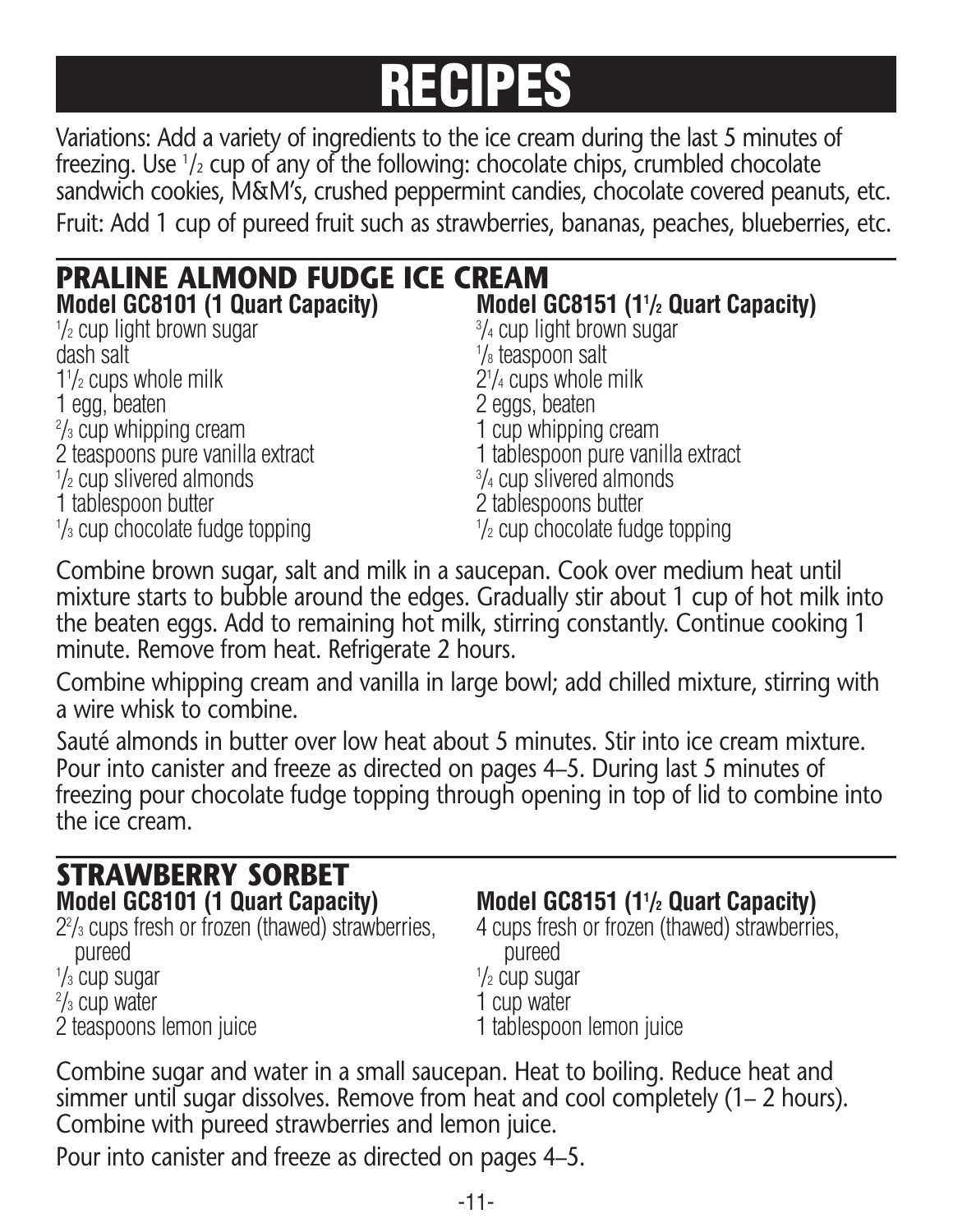### **EASY CHOCOLATE ICE CREAM Model GC8101 (1 Quart Capacity)**

1<sup>1</sup>/<sub>3</sub> cups chocolate milk  $\frac{1}{4}$  cup sweetened, condensed milk  $\frac{1}{4}$  $\frac{1}{3}$  cup whipped dessert topping  $\frac{1}{3}$ 

### **/2 Quart Capacity)**

/3 cups chocolate milk 2 cups chocolate milk  $\frac{1}{3}$  cup sweetened, condensed milk  $\frac{1}{2}$  cup whipped dessert topping

Combine all ingredients. Pour into canister and freeze as directed on pages 4–5.

### **CHOCOLATE ICE CREAM Model GC8101 (1 Quart Capacity) Model GC8151 (11**

 $1\frac{1}{2}$  cups whole milk  $2<sup>1</sup>$  $\frac{2}{3}$  cup sugar Dash salt Dash salt finely chopped finely chopped 1 egg, beaten 2 eggs, beaten  $\frac{1}{2}$  cup half and half  $\frac{3}{2}$  $\frac{1}{3}$  cup whipping cream  $\frac{1}{3}$ 1/2 teaspoon vanilla extract

### **/2 Quart Capacity)**

 $2^{1}/4$  cup whole milk 1 cup sugar 2 ounces semisweet chocolate squares, 3 ounces semisweet chocolate squares,  $\frac{3}{4}$  cup half and half  $\frac{1}{2}$  cup whipping cream /2 teaspoon vanilla extract 1 teaspoon vanilla extract

Combine milk, sugar, salt and chocolate in a saucepan. Cook over medium heat, stirring constantly, until chocolate is melted and mixture almost boils. Gradually stir about 1 cup of the hot mixture into the beaten eggs. Add the eggs to remaining hot mixture. Cook and stir over low heat until slightly thickened (2 minutes). Stir in half and half, whipping cream and vanilla. Cover and refrigerate for 2 hours.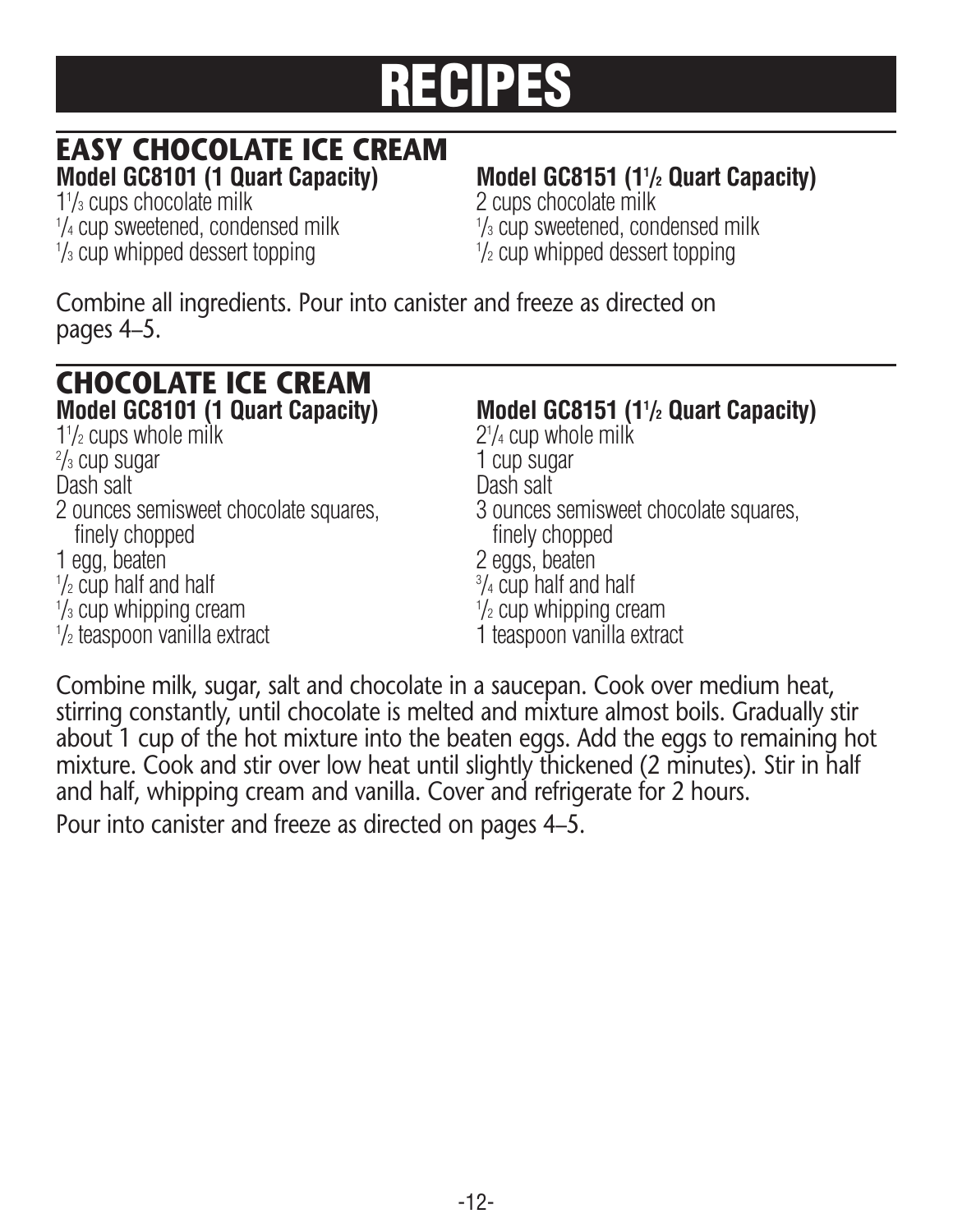### **CINNAMON WALNUT ICE CREAM Model GC8101 (1 Quart Capacity)**

1 cup whole milk  $\frac{2}{3}$  cup half and half  $\frac{1}{3}$  cup whipping cream  $\frac{1}{3}$  $\frac{1}{2}$  cup sugar  $\frac{3}{2}$  $^{2}/_{3}$  cup chopped walnuts  $^{2}/_{3}$  cup chopped walnuts  $\frac{3}{4}$  teaspoons vanilla extract  $\frac{11}{10}$  $\frac{1}{4}$  teaspoon cinnamon  $\frac{1}{4}$ Dash salt Dash salt

### **/2 Quart Capacity)**

 $1\frac{1}{2}$  cups whole milk 1 cup half and half  $\frac{1}{2}$  cup whipping cream  $\frac{3}{4}$  cup sugar 11/<sub>4</sub> teaspoons vanilla extract  $\frac{1}{3}$  teaspoon cinnamon

Thoroughly combine all ingredients. Pour into canister and freeze as directed on pages 4–5.

| <b>DOUBLE ALMOND CHOCOLATE ICE CREAM</b> |                                                 |  |
|------------------------------------------|-------------------------------------------------|--|
| Model GC8101 (1 Quart Capacity)          | Model GC8151 (1 <sup>1</sup> /2 Quart Capacity) |  |
| 1 cup whole milk                         | $1\frac{1}{2}$ cup whole milk                   |  |
| $\frac{1}{2}$ cup sugar                  | $\frac{3}{4}$ cup sugar                         |  |
| Dash salt                                | Dash salt                                       |  |
| 2 ounces semisweet chocolate square,     | 2 ounces semisweet chocolate square,            |  |
| finely chopped                           | finely chopped                                  |  |
| 1 egg, beaten                            | 2 eggs, beaten                                  |  |
| 1 cup whipping cream                     | $1\frac{1}{2}$ cup whipping cream               |  |
| $\frac{1}{2}$ teaspoon vanilla extract   | 1 teaspoon vanilla extract                      |  |
| $\frac{1}{2}$ teaspoon almond extract    | 2 teaspoons almond extract                      |  |
| $\frac{1}{2}$ cup chopped almonds        | 1 cup chopped almonds                           |  |

Combine milk, sugar, salt and chocolate in saucepan. Cook over medium heat, stirring constantly, until chocolate is melted and mixture almost boils. Gradually stir 1 cup of the hot mixture into the beaten egg. Pour eggs into the remaining hot mixture and continue cooking over low heat until slightly thickened (2–3 minutes). Remove from heat.

Stir in whipping cream, vanilla, almond extract and chopped almonds. Cover and refrigerate 2 hours.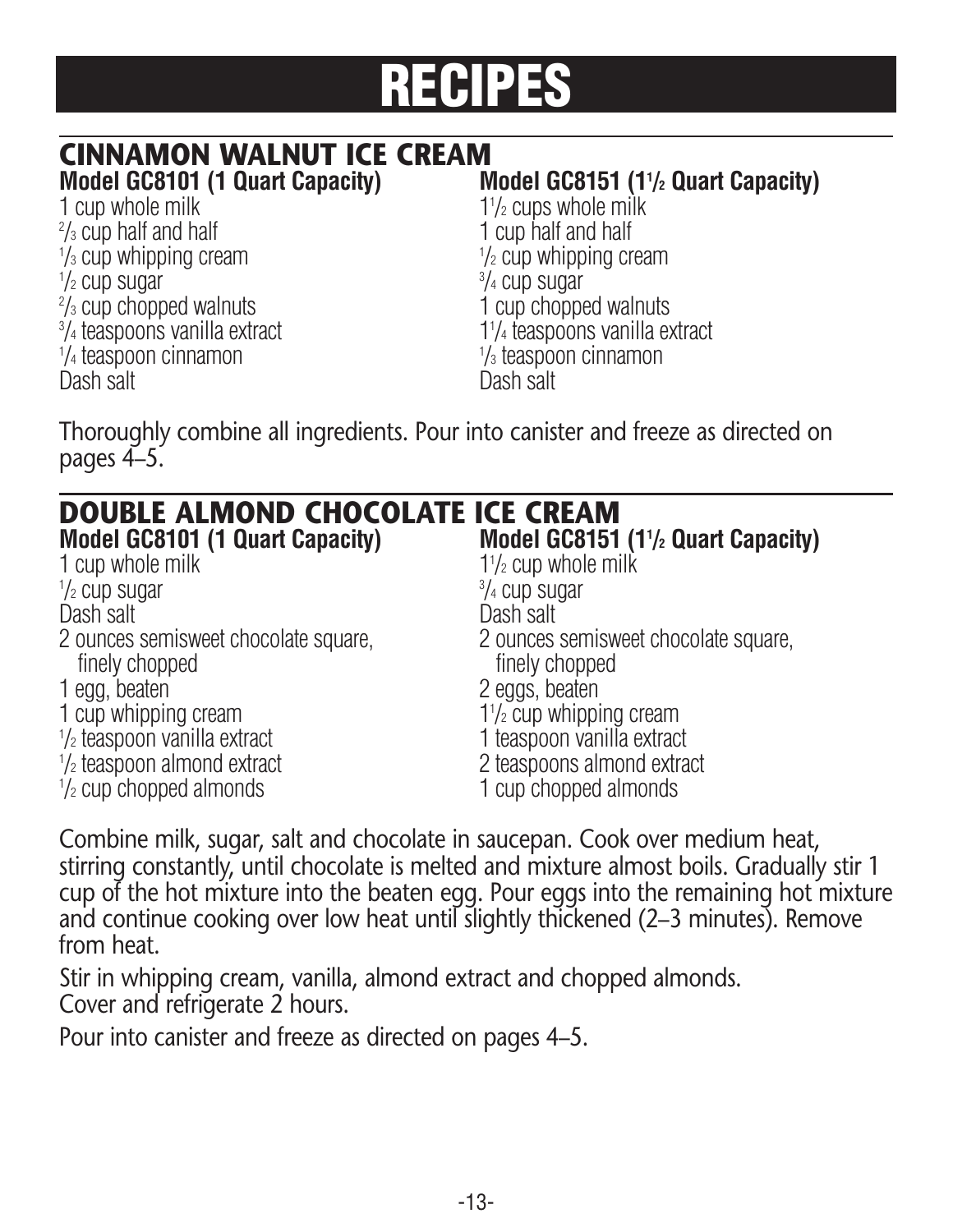### **For best results, please use the following recipes when using dairy products produced in CANADA.**

## **EASY VANILLA ICE CREAM**

**Model GC8101 (1 Quart Capacity)** 

1 cup whole milk  $\frac{1}{2}$  cup sugar  $\frac{3}{2}$ Dash salt Dash salt 1 cup table cream 1 cup table cream 1/2 teaspoon vanilla extract

### **/2 Quart Capacity)**

 $1\frac{1}{2}$  cup whole milk  $3/4$  cup sugar /<sup>2</sup> teaspoon vanilla extract 1 teaspoon vanilla extract

Combine milk, sugar and salt. Stir with a wire whisk until sugar is dissolved. Stir in table cream and vanilla.

Pour into canister and freeze as directed on pages 4–5.

### **OLD FASHIONED VANILLA ICE CREAM Model GC8101 (1 Quart Capacity) /2 Quart Capacity)**  $\frac{1}{2}$  cup sugar  $\frac{3}{2}$  $3/4$  cup sugar

Dash salt <sup>1</sup>  $\frac{1}{2}$  cup whole milk  $\frac{1}{1}$ 2 eggs, beaten 3 eggs, beaten 3 eggs, beaten 3 eggs, beaten 3 eggs, beaten 3 eggs, beaten 3 eggs, beaten 3 eggs, beaten 3 eggs, beaten 3 eggs, beaten 3 eggs, beaten 3 eggs, beaten 3 eggs, beaten 3 eggs, beaten 3 eggs, beat 1 cup whipping cream

1/<sub>8</sub> teaspoon salt  $1\frac{1}{4}$  cup whole milk  $1\frac{1}{2}$  cup whipping cream 2 teaspoons pure vanilla extract 1 tablespoon pure vanilla extract

Combine sugar, salt and milk in saucepan. Cook over medium heat, stirring occasionally until mixture almost boils. Reduce heat to low.

Gradually stir about  $\frac{1}{2}$  cup of hot milk into the beaten eggs. Add eggs to remaining hot mixture. Cook over low heat, stirring constantly until slightly thickened, about 2–3 minutes. Remove from heat and refrigerate at least 2 hours.

Combine whipping cream, vanilla and chilled mixture, stirring with a wire whisk to combine.

Pour into canister and freeze as directed on pages 4–5.

Variations: Add a variety of ingredients to the ice cream during the last 5 minutes of freezing. Use <sup>1</sup> /2 cup of any of the following: chocolate chips, crumbled chocolate sandwich cookies, M&M's, crushed peppermint candies, chocolate covered peanuts, etc. Fruit: Add 1 cup of pureed fruit such as strawberries, bananas, peaches, blueberries, etc.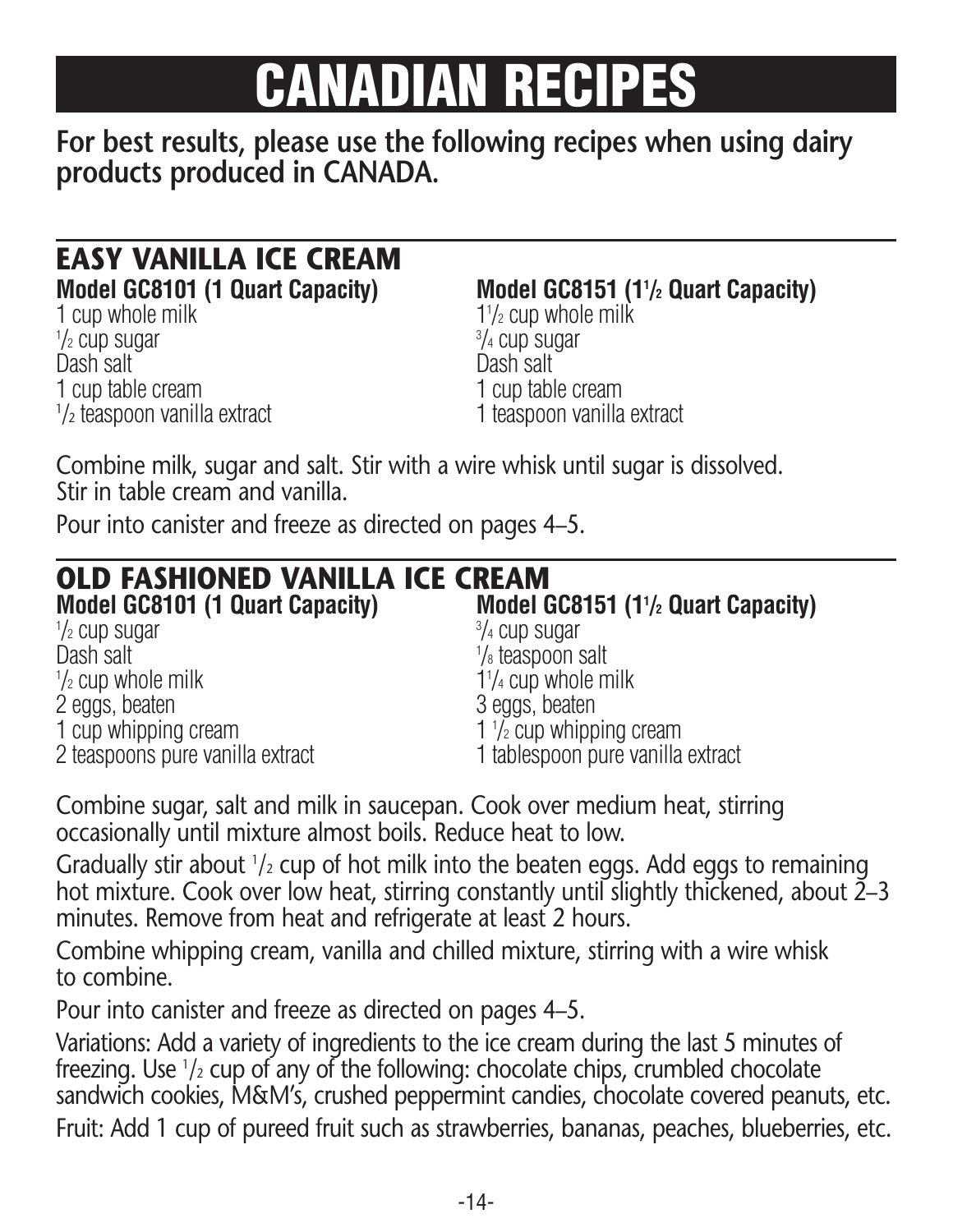### **PRALINE ALMOND FUDGE ICE CREAM Model GC8101 (1 Quart Capacity) Model GC8151 (11**

 $\frac{1}{2}$  cup light brown sugar  $\frac{3}{2}$ Dash salt <sup>1</sup> 11 /4 cups whole milk 2 cups whole milk 2 eggs, beaten 3 eggs, beaten 3 eggs, beaten 3 eggs, beaten 3 eggs, beaten 3 eggs, beaten 3 eggs, beaten 3 eggs, beaten 3 eggs, beaten 3 eggs, beaten 3 eggs, beaten 3 eggs, beaten 3 eggs, beaten 3 eggs, beaten 3 eggs, beat  $3/4$  cup whipping cream  $1<sup>1</sup>$ 2 teaspoons pure vanilla extract 1 tablespoon pure vanilla extract  $\frac{1}{2}$  cup slivered almonds 1 tablespoon butter 2 tablespoons butter  $\frac{1}{3}$  cup chocolate fudge topping  $\frac{1}{3}$ 

**/2 Quart Capacity)**

 $3/4$  cup light brown sugar  $\frac{1}{8}$  teaspoon salt 1<sup>1</sup>/<sub>4</sub> cups whipping cream <sup>3</sup>/<sub>4</sub> cup slivered almonds  $\frac{1}{2}$  cup chocolate fudge topping

Combine brown sugar, salt and milk in a saucepan. Cook over medium heat until mixture starts to bubble around the edges. Gradually stir about 1 cup of hot milk into the beaten eggs. Add to remaining hot milk, stirring constantly. Continue cooking for 1 minute. Remove from heat. Refrigerate 2 hours.

Combine whipping cream and vanilla in large bowl; add chilled mixture, stirring with a wire whisk to combine.

Sauté almonds in butter over low heat about 5 minutes. Stir into ice cream mixture. Pour into canister and freeze as directed on pages 4–5. During last 5 minutes of freezing pour chocolate fudge topping through opening in top of lid to combine into the ice cream.

### **STRAWBERRY SORBET Model GC8101 (1 Quart Capacity) Model GC8151 (11**

22 /3 cups fresh or frozen (thawed) strawberries, 4 cups fresh or frozen (thawed) strawberries,  $\frac{1}{2}$  cups fresh or frozen (thawed) strawberries,  $\frac{1}{2}$  cups fresh or frozen (thawed) strawberries, pureed  $\frac{1}{3}$  cup sugar  $\frac{1}{3}$  $\frac{2}{3}$  cup water  $\frac{1}{3}$  cup water 2 teaspoons lemon juice 1 tablespoon lemon juice

### **/2 Quart Capacity)**

 $\frac{1}{2}$  cup sugar

Combine sugar and water in a small saucepan. Heat to boiling. Reduce heat and simmer until sugar dissolves. Remove from heat and cool completely (1–2 hours). Combine with pureed strawberries and lemon juice.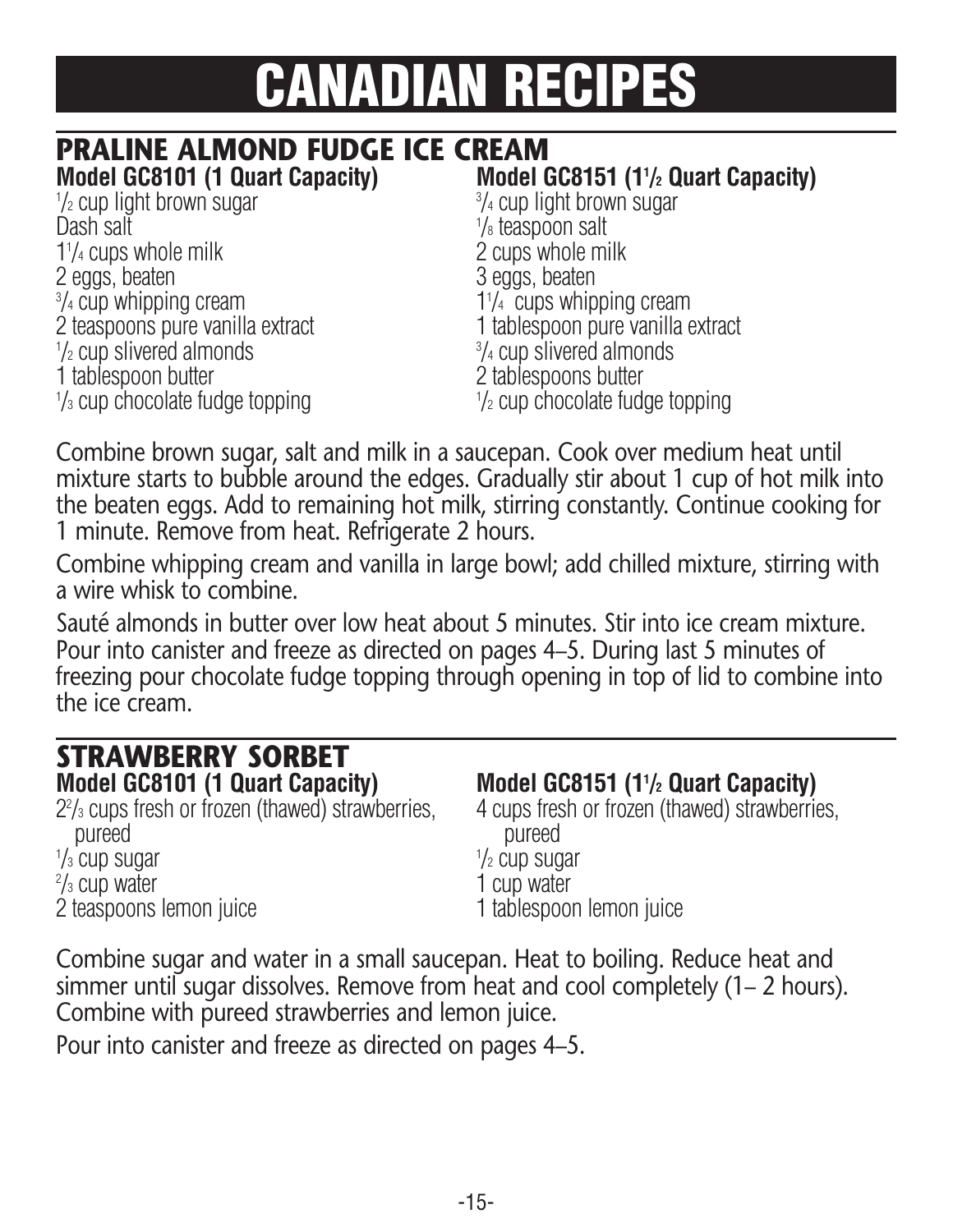### **EASY CHOCOLATE ICE CREAM Model GC8101 (1 Quart Capacity)**

1<sup>1</sup>/<sub>3</sub> cups chocolate milk  $\frac{1}{4}$  cup sweetened, condensed milk  $\frac{1}{4}$  $\frac{1}{3}$  cup whipped dessert topping  $\frac{1}{3}$ 

### **/2 Quart Capacity)**

/3 cups chocolate milk 2 cups chocolate milk  $\frac{1}{3}$  cup sweetened, condensed milk /2 cup whipped dessert topping

Combine all ingredients. Pour into canister and freeze as directed on pages 4–5.

### **CHOCOLATE ICE CREAM Model GC8101 (1 Quart Capacity) Model GC8151 (11**

 $1\frac{1}{2}$  cups whole milk  $\frac{2}{3}$  cup sugar Dash salt Dash salt finely chopped finely chopped 2 eggs, beaten 3 eggs, beaten  $\frac{1}{2}$  cup table cream  $\frac{3}{2}$  $\frac{1}{3}$  cup whipping cream  $\frac{1}{3}$ 1/<sub>2</sub> teaspoon vanilla extract

### **/2 Quart Capacity)**

/2 cups whole milk 2 cups whole milk 1 cup sugar 2 ounces semisweet chocolate squares,  $\frac{3}{2}$  ounces semisweet chocolate squares, <sup>3</sup>/<sub>4</sub> cup table cream  $\frac{1}{2}$  cup whipping cream /2 teaspoon vanilla extract 1 teaspoon vanilla extract

Combine milk, sugar, salt and chocolate in a saucepan. Cook over medium heat, stirring constantly, until chocolate is melted and mixture almost boils. Gradually stir about 1 cup of the hot mixture into the beaten eggs. Add the eggs to remaining hot mixture. Cook and stir over low heat until slightly thickened (2 minutes). Stir in table cream, whipping cream and vanilla. Cover and refrigerate for 2 hours.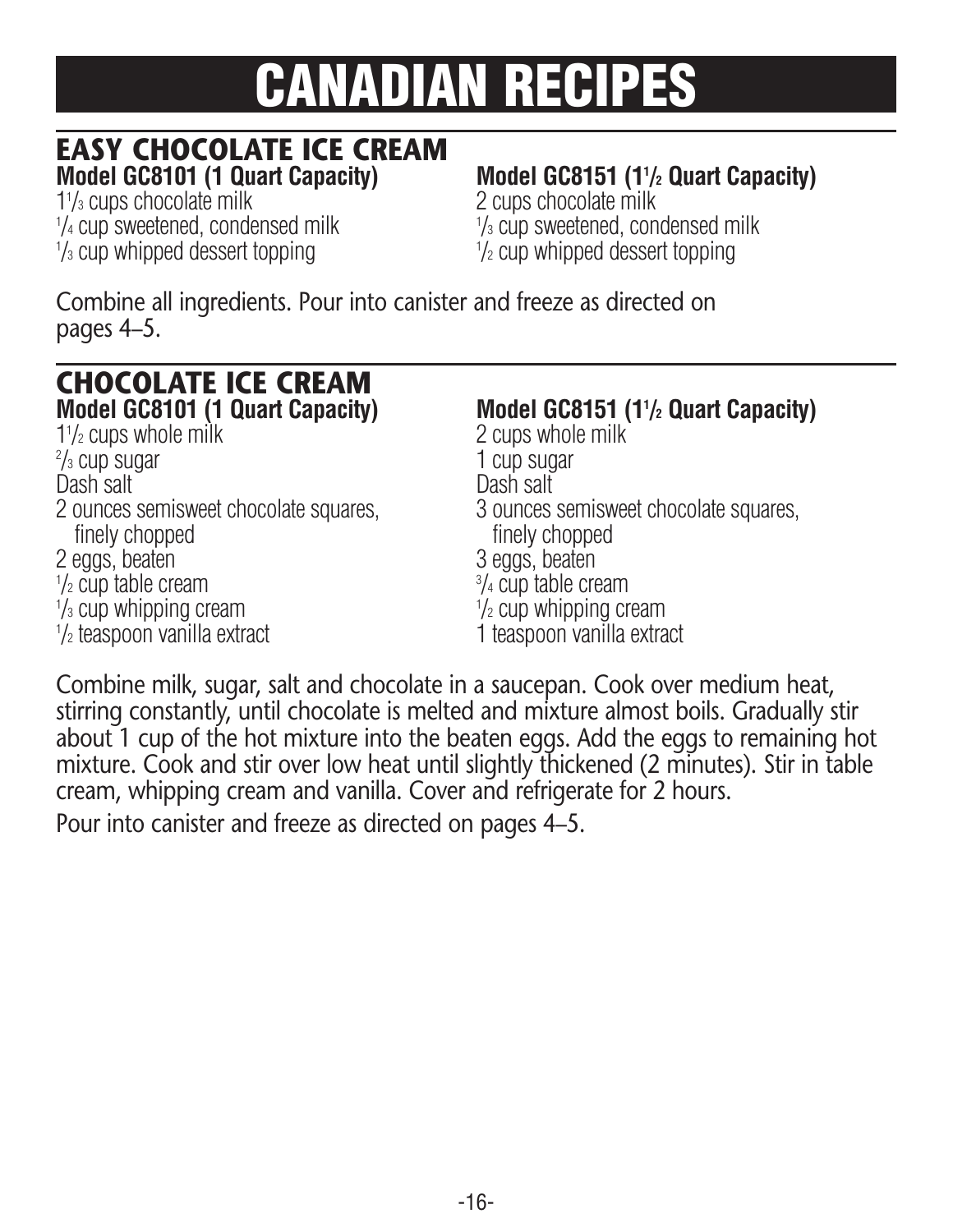### **CINNAMON WALNUT ICE CREAM Model GC8101 (1 Quart Capacity) Model GC8151 (11**

1 cup table cream  $\frac{2}{3}$  cup half and half  $\frac{1}{3}$  cup whipping cream  $\frac{1}{3}$  $\frac{1}{2}$  cup sugar  $\frac{3}{2}$  $\frac{2}{3}$  cup chopped walnuts  $\frac{3}{4}$  teaspoons vanilla extract  $\frac{11}{10}$  $\frac{1}{4}$  teaspoon cinnamon Dash salt Dash salt

### **/2 Quart Capacity)**

 $1\frac{1}{2}$  cups table cream 1 cup half and half  $\frac{1}{2}$  cup whipping cream  $3/4$  cup sugar 1 cup chopped walnuts 1<sup>1</sup>/<sub>4</sub> teaspoons vanilla extract 1/<sub>3</sub> teaspoon cinnamon

Thoroughly combine all ingredients. Pour into canister and freeze as directed on pages 4–5.

| <b>DOUBLE ALMOND CHOCOLATE ICE CREAM</b> |                                                 |  |
|------------------------------------------|-------------------------------------------------|--|
| Model GC8101 (1 Quart Capacity)          | Model GC8151 (1 <sup>1</sup> /2 Quart Capacity) |  |
| 1 cup whole milk                         | $1\frac{1}{2}$ cup whole milk                   |  |
| $\frac{1}{2}$ cup sugar                  | $\frac{3}{4}$ cup sugar                         |  |
| Dash salt                                | Dash salt                                       |  |
| 2 ounces semisweet chocolate square,     | 2 ounces semisweet chocolate square,            |  |
| finely chopped                           | finely chopped                                  |  |
| 2 eggs, beaten                           | 3 eggs, beaten                                  |  |
| 1 cup whipping cream                     | $1\frac{1}{2}$ cup whipping cream               |  |
| $\frac{1}{2}$ teaspoon vanilla extract   | 1 teaspoon vanilla extract                      |  |
| $\frac{1}{2}$ teaspoon almond extract    | 2 teaspoons almond extract                      |  |
| $\frac{1}{2}$ cup chopped almonds        | 1 cup chopped almonds                           |  |

Combine milk, sugar, salt and chocolate in saucepan. Cook over medium heat, stirring constantly, until chocolate is melted and mixture almost boils. Gradually stir 1 cup of the hot mixture into the beaten egg. Pour eggs into the remaining hot mixture and continue cooking over low heat until slightly thickened (2–3 minutes). Remove from heat.

Stir in whipping cream, vanilla, almond extract and chopped almonds. Cover and refrigerate 2 hours. Pour into canister and freeze as directed on pages 4–5.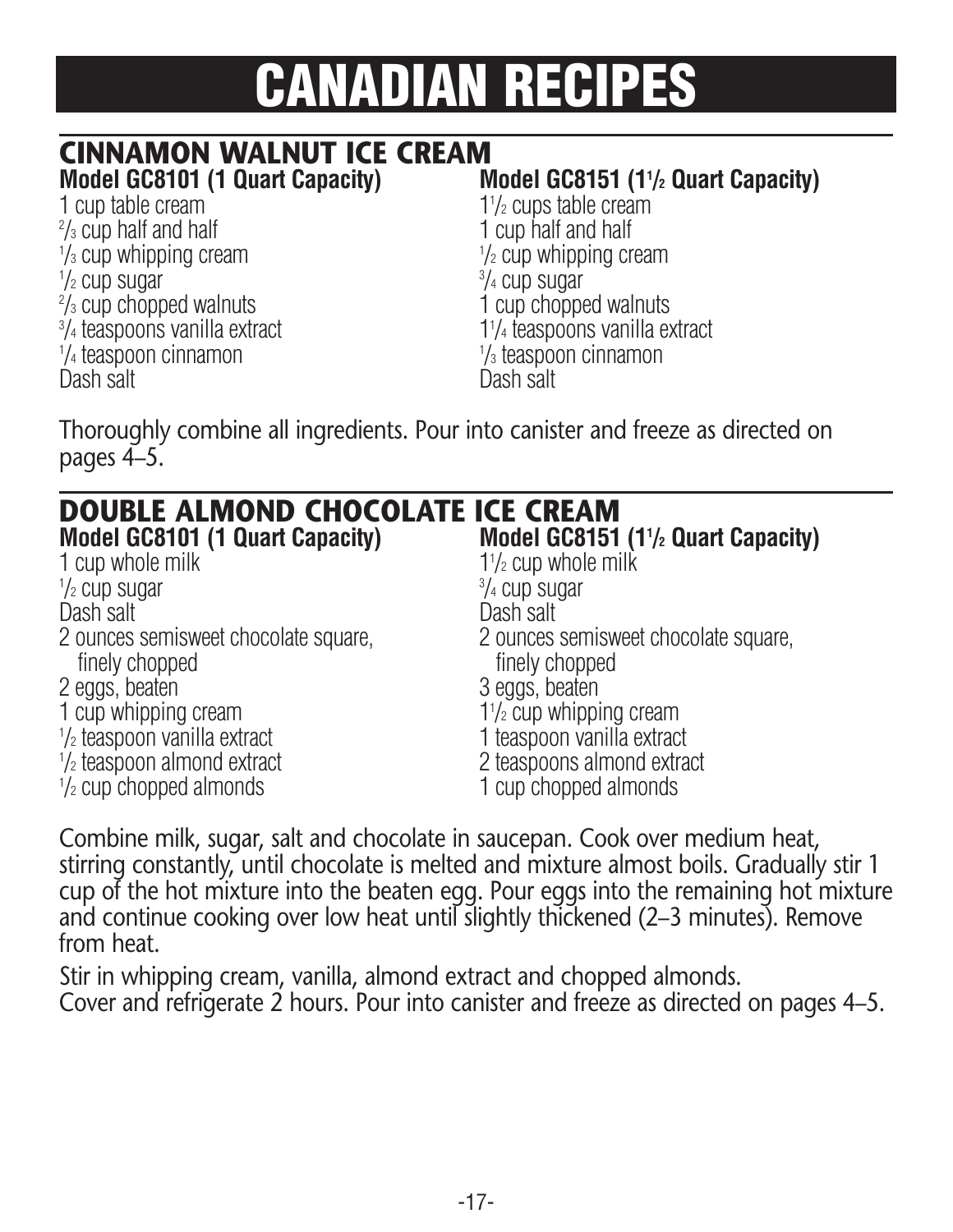### **NOTES**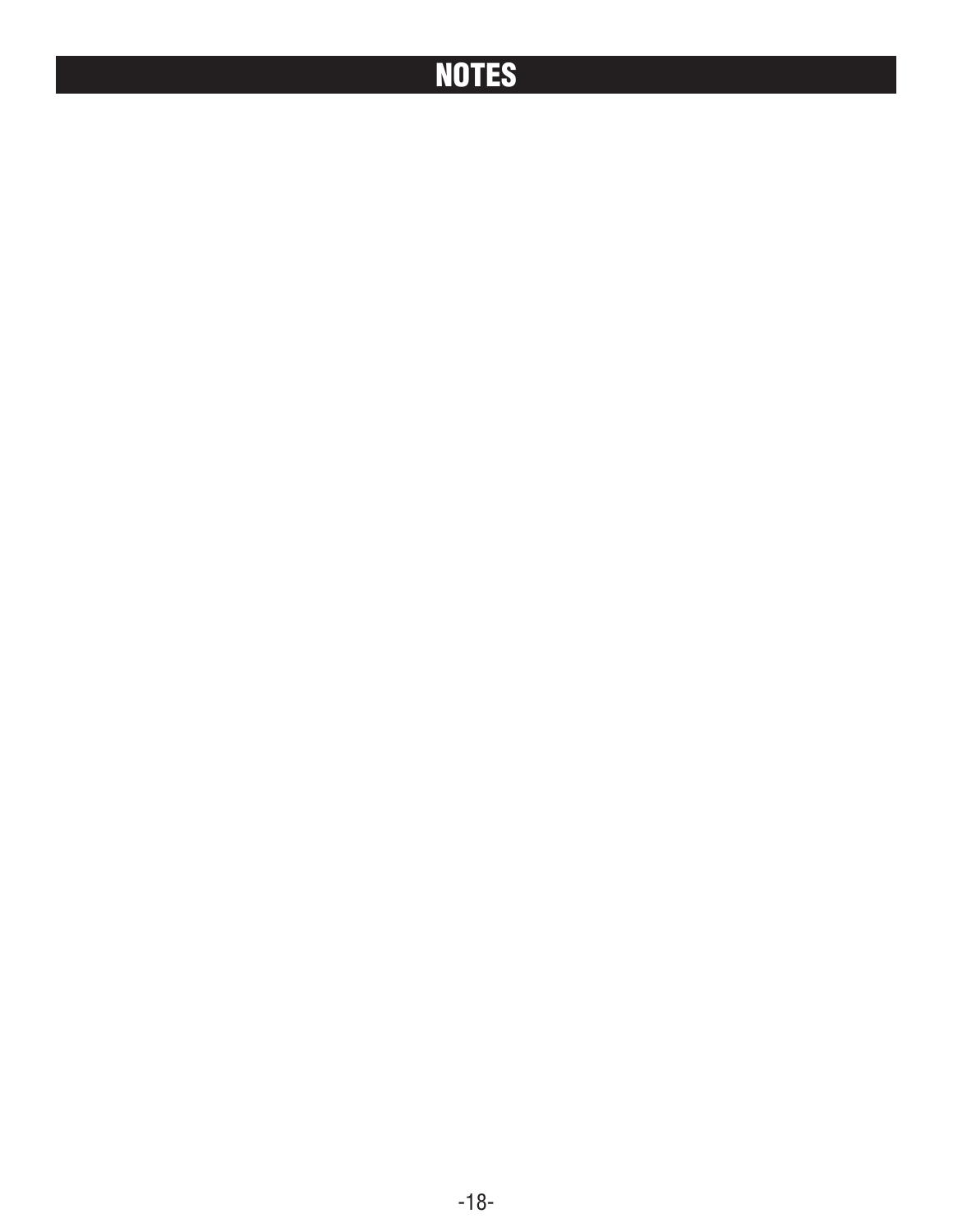### **NOTES**